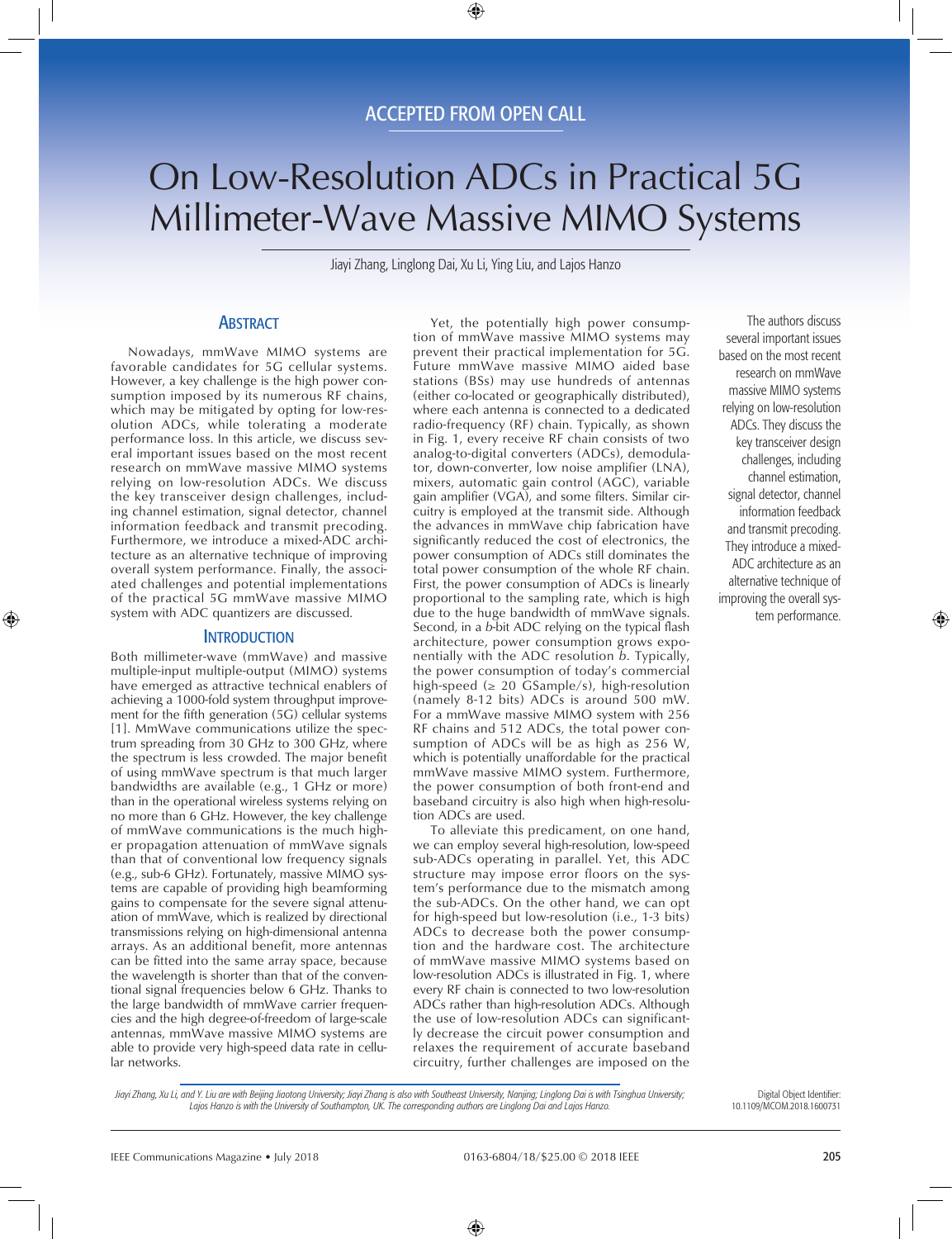

Figure 1. MmWave massive MIMO receiver architecture with low-resolution ADCs. Each receiver antenna is connected with two low-resolution ADCs, where the quadrature and in-phase elements of the received signal at every antenna are quantized separately. The function of a VGA and an AGC before the ADC is to assure that the power of analog signals is within a right range. The output of quantization is used for digital baseband processing.

signal processing algorithms. For example, the rough nonlinear distortion inflicted by low-resolution ADCs may render the signal processing algorithms developed for high-resolution ADCs suboptimal. Moreover, compared to conventional low frequency channels, the mmWave channel exhibits spatial/angular domain sparsity resulting from the employment of densely-spaced array elements and large bandwidths. Only a limited number of dominant multipath components (e.g., 2-5 paths) exhibit the typical mmWave multipath channel. Since the channel response matrix exhibits a low row rank and a big condition number, low-complexity precoding of channel inversion may not be optimum.

As shown in Fig. 2, in this article we consider practical mmWave massive MIMO systems relying on low-resolution ADCs from a signal processing perspective, highlighting the key challenges and a range of promising future research directions. Specifically, in the following section we first investigate the performance of mmWave massive MIMO systems using low-resolution ADCs. Then we study how we can exploit the angular and spatial sparsity of the mmWave massive MIMO channel for designing efficient channel estimation algorithms. Given the focus of CSI, we then present novel signal detection schemes conceived for counteracting the deleterious effects of low-resolution ADCs. Additionally, new codebook designs are proposed for CSI feedback and the class of CSI-based transmit precoding algorithms is elaborated on. Finally, sophisticated techniques of mitigating the strong nonlinearity distortion imposed by coarse ADC quantization are proposed and future research directions are discussed in the final section.

## Performance Considerations

The performance of quantized mmWave massive MIMO systems with low-resolution ADCs is lower than that of the idealized system operating without quantization. It is widely recognized in information theory that the optimal distribution of the transmitted signal has to be designed to achieve the capacity of continuous memoryless channel. However, the channel capacity of realistic mmWave massive MIMO systems using low-resolution ADCs is approached by the discrete input distribution [2]. In order to approach the capacity, the transmitter should have knowledge of the channel state information (CSI) to design the transmitted constellation. It has been shown in [3] that binary antipodal signaling is optimal in the context of single-input single-output channels for one-bit ADCs. High-order constellations, e.g., 16-QAM, are able to be supported by spatial oversampling of one-bit ADC based massive MIMO systems [4]. However, the optimal signaling alphabet is still unknown for the practical mmWave massive MIMO channel. One can design the input alphabet by using a computationally efficient approach based on convex optimization.

The widely used additive quantization noise model (AQNM) can characterize the quantization noise [2, 5, 6]. Under the assumption of Gaussian distributed signaling alphabets, a AQNM based lower capacity bound can be derived to provide valuable insights into the performance of quantized mmWave massive MIMO systems. In [5], we have obtained closed-form expressions for the attainable spectral efficiency by using the AQNM. Figure 3a investigates the effect of ADC quantizers on the spectral efficiency of massive MIMO systems communicating over Rician fading channels. We exploit in Fig. 3a that the spectral efficiency of 3-bit ADCs is close to the idealized infinite resolution case of  $b = \infty$ , which demonstrates that the performance loss introduced by 3-bit ADCs is modest. Moreover, Fig. 3a indicates that using more antennas can compensate the spectral efficiency loss imposed by low-resolution ADCs. This implies that massive MIMO systems can operate with ADC quantizers by employing more antennas. In Fig. 3b, we show the huge performance gain of massive MIMO systems relying on mixed-ADCs, where  $M_0$  high-resolution ADCs and  $M_1$  low-resolution are deployed. Due to the small performance loss, it is compelling to employ the mixed-ADC architecture.

Most of the recent contributions on the performance analysis applied the AQNM, which is sufficiently accurate at low SNRs. However, at high SNRs, the AQNM is an inaccurate method due to three reasons. First, the input signal obeys the continuous Gaussian distribution. Second, the quantization noise is also assumed to follow Gaussian distribution. Third, the Max-Loyd quantizer of the ADC minimizing the MSE is not necessarily optimal in terms of maximizing the system's capacity. The exact channel capacity of massive MIMO systems with ADC quantizers is still unknown, since the input distribution is unknown, as are appropriate quantizer thresholds.

For example, using one-bit quantization, the lower AQNM bound is only 73 percent of the ideal-ADC-based capacity [2]. From the perspective of information theory, we conclude that the system's performance remains adequate by using a large-scale antenna array associated with low-resolution ADCs at low SNRs. By contrast, in the high-SNR regime, adopting some RF chains using high-resolution ADCs shows great promise in terms of improving system performance.

In order to maximize energy efficiency, the trade-off between the ADC resolution and the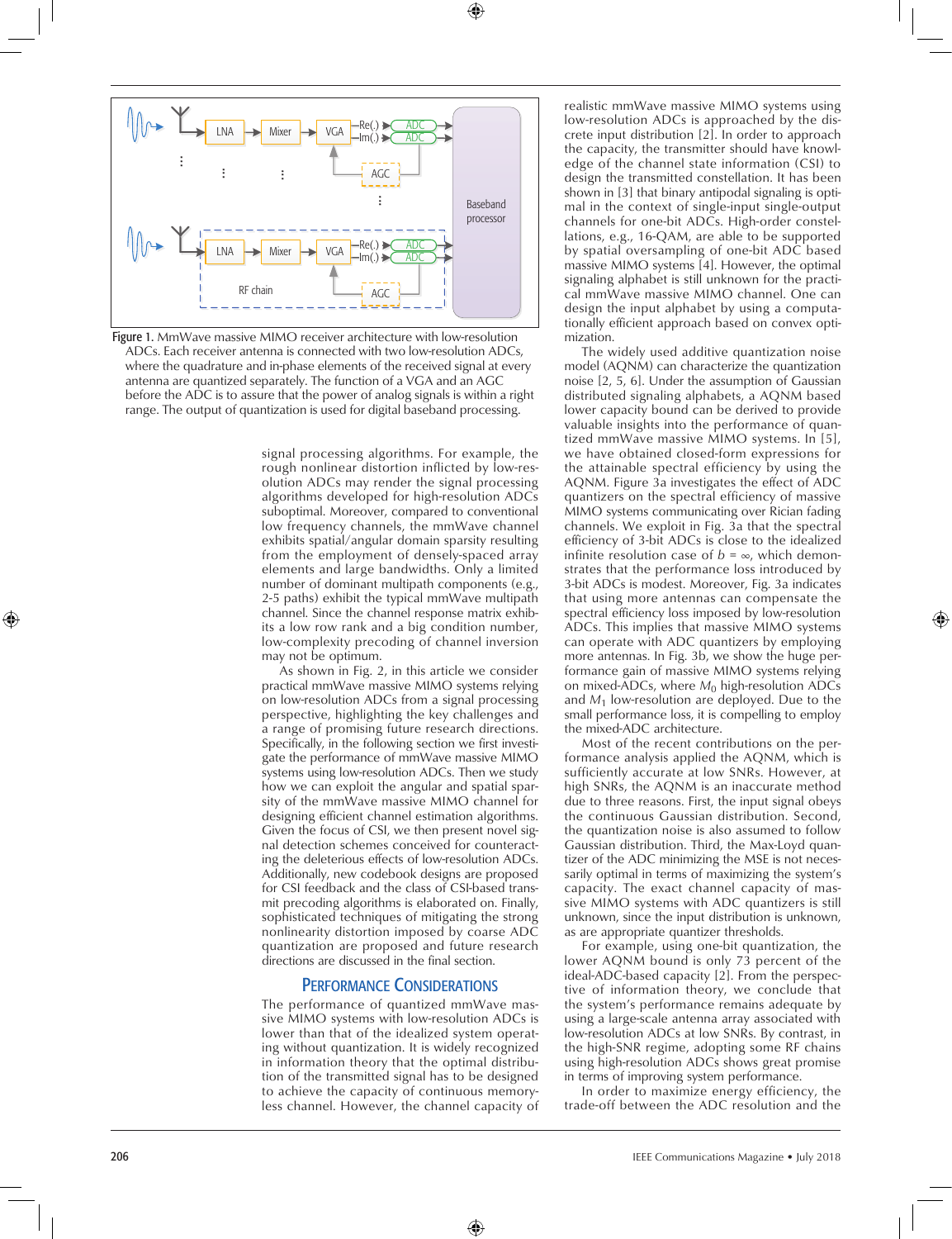

A compelling spectral and energy efficiency trade-off may be achieved with the aid of ADC quantizers at low SNRs. Nonetheless, improving the performance of mmWave massive MIMO systems with ADC quantizers still constitutes a research challenge.

Figure 2. Key challenges and potential future research directions for practical mmWave massive MIMO systems relying on low-resolution ADCs from a signal processing perspective.

power consumption of ADCs should be carefully investigated. Bai and Nossek demonstrated in [6] that a substantial energy efficiency improvement can be achieved by using fewer quantization bits at low SNRs. Moreover, the optimal number of quantization bits is related on the average SNR at the receiver. As shown in [6], the trade-off between the ADC resolution and the power consumption of ADCs should be carefully investigated in order to maximize energy efficiency.

A compelling spectral and energy efficiency trade-off may be achieved with the aid of ADC quantizers at low SNRs. Nonetheless, improving the performance of mmWave massive MIMO systems with ADC quantizers still constitutes a research challenge. Although previous contributions have investigated the asymptotic capacity of quantized MIMO systems both at low and at high SNRs, further investigations are required for determining the exact capacity of quantized mmWave MIMO systems. Furthermore, it is an often-used idealized simplifying assumption of prior contributions that perfect CSI is obtainable at the receiver, which is unrealistic for quantized receiver processing. A significant direction for future work is to analyze the effect of quantizing the received pilots on the performance. Another major challenge is to find the optimal thresholds of the ADC quantizer for maximizing both energy efficiency and spectral efficiency. Finally, the optimal signalling alphabet distribution of low-resolution ADCs using more than one bit remains an active area of research, especially for the mmWave channel. Since the wavelength of mmWave carriers is very short compared to the typical size of objects in the propagation environment, the performance investigation of massive MIMO systems with ADC quantizers should consider the unique channel characteristics of mmWave scenarios.

## Channel Estimation

As discussed above, accurate knowledge of the CSI is essential for realizing the promising gain of mmWave massive MIMO systems, which is usually acquired by using pilot symbols. In the uplink, the users need to send a training pilot to the BS. Then, the BS invokes channel estimators for acquiring the CSI, and performs symbol detection based on the received signal. However, the severe nonlinearity of low-resolution ADCs degrades the performance of conventional channel estimation techniques. Many channel coefficients are needed to be trained with direct employment of conventional channel estimation techniques, which means that the training sequence should be long enough for ensuring a reliable CSI estimation. For example, it has been shown in [7] that upon using a long training sequence (e.g., 50 times more symbols than the amount of users), MIMO systems with one-bit ADCs can approach the performance of the unquantized scenario. Therefore, more efficient channel estimation techniques relying on a short training sequence should be developed for mmWave massive MIMO systems with ADC quantizers.

Motivated by these considerations, previous work has proposed several channel estimation algorithms. Specifically, the expectation-maximization (EM) algorithm repeatedly computes the minimum mean square estimate of the quantized received signals until it converges. However, EM has high complexity, because every EM iteration requires computing a matrix inverse and a large number of iterations are required for achieving convergence [8]. The gap w.r.t. the unquantized case is relatively small in terms of the mean squared error (MSE) performance, especially at low SNRs. However, the initialization of the EM algorithm is significant and may approach a local optimum in high SNRs. Considering the sparsity of the mmWave channel impulse response (CIR) in the angular domain, a computationally efficient algorithm mentioned as generalized approximate message passing (GAMP) has been presented in [7]. Explicitly, the GAMP algorithm changes the vector-valued estimation problem into several scalar problems, and a superior performance than the EM algorithm can be obtained in the low and medium SNRs. Moreover, we can convert the classic maximum likelihood (ML) estimation into a convex optimization problem, provided that the constraint on the legitimate transmitted symbols is relaxed. The ML channel estimator recently proposed in [9] utilized off-the-shelf convex optimization approaches and can efficiently estimate not only the norm of the channel but also the direction. The MSE performance of the ML estimator is better than that of the EM algorithm and of other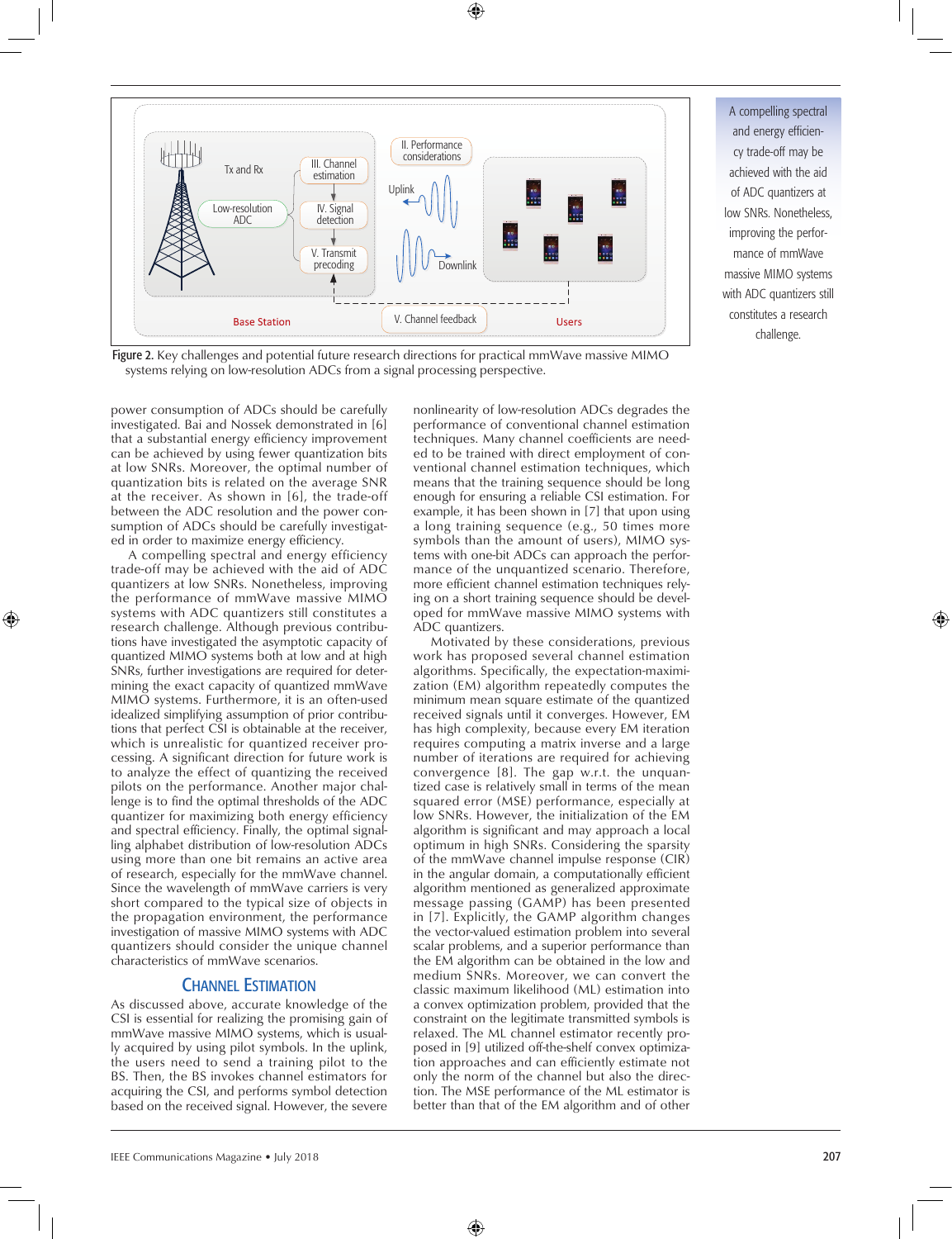

Figure 3. Average spectral efficiency of quantized massive MIMO systems. a) Average spectral efficiency of massive MIMO systems relying on low-resolution ADCs over Rician fading channels. The average transmit SNR of each user is 10 dB, the number of users is 10, and the Rician-*K* factor is 100. b) Average spectral efficiency of massive MIMO systems relying on mixed ADCs over Rician fading channels. The average transmit SNR of each user is 10 dB, the number of users is 10, and the Rician-*K* factor is 100.

| <b>Algorithms</b> | <b>MSE</b> | Complexity  | <b>Training length</b> | <b>ADC</b> | Channel model |
|-------------------|------------|-------------|------------------------|------------|---------------|
| <b>EM [8]</b>     | Bad        | Low         | 200                    | One-bit    | <b>MIMO</b>   |
| LS[4]             | Fair       | Low         | 100                    | Multi-bit  | Massive MIMO  |
| <b>GAMP [7]</b>   | Good       | Medium      | 64-256                 | One-bit    | mmWave MIMO   |
| ML [9]            | Good       | <b>High</b> | 50-150                 | One-bit    | Massive MIMO  |
| JCD[10]           | Very good  | Too high    | $4 - 32$               | Multi-bit  | Massive MIMO  |

Table 1. Comparison of channel estimation algorithms for quantized MIMO systems.

> linear estimation methods at high SNRs, while its performance is limited at low SNRs. However, the training overhead of conventional channel estimators still remains excessive for practical mmWave massive MIMO systems relying on low-resolution ADCs.

> Based on the aforementioned observations, the challenge of obtaining acceptable CSI in quantized massive MIMO systems is that of requiring an excessively long training sequence. One possible solution is to employ joint channel-and-data (JCD) estimation or decision-directed channel estimation (DDCE), which exploits the reliably detected payload data to act as pilot sequences for assisting in channel estimation. In contrast to the pilot based channel estimation schemes, the optimal Bayesian JCD algorithm jointly estimates the channel matrix and data symbols at the same time. The Bayesian inference framework can be used for achieving the best MSE estimate. As a benefit, both DDCE and JCD estimation requires a relatively short training sequence for achieving comparable performance to that of the idealized unquantized case. Moreover, a Bayes-optimal JCD estimator was proposed in [10] to achieve the best possible joint channel response and payload data estimation performance. However, it remains an open challenge to obtain the performance of the perfect CSI case by using the Bayes-optimal JCD estimator. Furthermore, hundreds of iterations

are required to converge at low SNRs, hence the computational complexity imposed may become excessive. Thus, it is not practical to employ the Bayes-optimal JCD algorithm in a commercial mmWave massive MIMO system. A possible option in this direction is to adopt reduced-complexity suboptimal methods. The JCD estimator based on the suboptimal least-squares (LS) algorithm combined with zero-forcing (ZF) or maximal ratio combining (MRC) receivers is capable of supporting both multi-user operation and high-order modulation [4].

As for channel estimation, the popular channel estimators are listed in Table 1. The common problem of these estimators is that they require substantial pilot overheads. Furthermore, these channel estimation algorithms usually ignore the mmWave channels' characteristics, namely that there are fewer channel paths than the number of antennas. Some contributions on channel estimation only consider the case of one-bit ADC quantization [8–9]. In the case of a high ADC resolution, the complexity of channel estimation can be reduced as a result of having more accurate quantization. For example, it was suggested in [10] that the complexity of channel estimation will be reduced in half by using 3-bit ADCs instead of 1-bit ADCs. A significant direction for future study is to exploit the benefit of using low-resolution ADCs combined with high-resolution channel estimation. For example, the mixed-ADC receiver of [11] partially employs high-resolution ADCs to conduct channel estimation. The channel estimation error of each antenna approximately follows the Gaussian distribution, which helps reduce the estimation bias. Furthermore, most of the prior contributions neglected the sparse structure of the mmWave CIR. More sophisticated algorithms should be designed for exploiting the sparse property of the mmWave channel experienced both in the temporal domain and the spatial domain for reducing the implementation complexity. Generally speaking, the channel estimation problem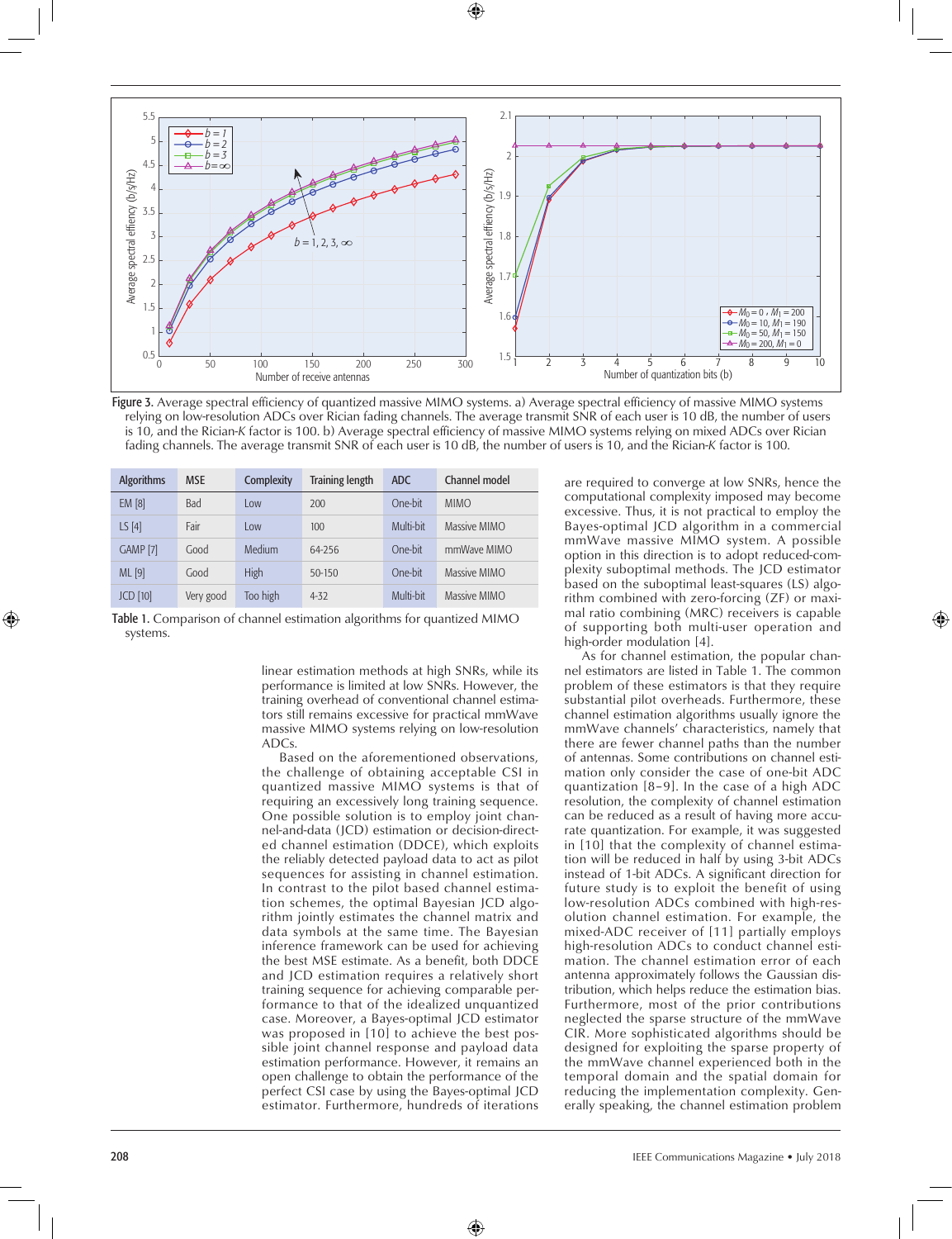of low-resolution quantized MIMO systems operating in mmWave channels can be formulated as a recovery problem of sparse signal, which could be efficiently solved by the powerful technique of compressed sensing. Therefore, efficient compressed sensing techniques can be invoked at the receiver. Finally, since the requirement of long training sequences is a key obstacle of accurate channel estimation, greedy algorithms can be used for exploiting the mmWave channel statistics for circumventing this challenging problem.

Due to the long training sequence, deriving acceptable channel information for mmWave massive MIMO systems relying on low-resolution ADC may become infeasible. Instead of coherent detection approaches, we may resort to a low-complexity noncoherent detection approach [12] relying on the concept of autocorrelation-based detection, and the receiver may relax its dependence on channel information. Low-complexity noncoherent techniques are favorable for mmWave massive MIMO systems relying on low-resolution ADCs. In order to further enhance the performance of the system, more efficient noncoherent detection schemes relying on phase-decoded multiple-symbol detection are favorable.

## SIGNAL DETECTION

Given the CSI, the received signals can be coherently detected at the receiver. Classical signal detectors, such as the MRC, ZF, LS, minimum mean square error (MMSE), ML and the message passing detector, have been widely used for idealized unquantized MIMO systems. However, the performance of these classic receivers erodes in the face of low-resolution ADCs. Furthermore, there is no straightforward technique of extending the results based on frequency-flat channels to wideband mmWave channels. It has been shown in [4] that the performance of MRC and ZF detectors relying on low-resolution ADCs suffers from substantial performance degradations at high SNRs. Furthermore, the computational complexity of most signal detection techniques may still be excessive for practical mmWave massive MIMO systems. Finally, these optimal detectors relying on high-resolution ADCs become suboptimal for low-resolution ADCs. Therefore, efficient new signal detectors have to be constructed for counteracting the deleterious effects of low-resolution ADCs and to exploit the CIR's sparsity. In [13], a multiuser message passing based detector has been proposed for massive spatial modulation (SM) based MIMO systems, where only a single RF chain is needed, which has substantial benefits. Hence, its performance is superior to that of other linear detectors [13]. Another important advantage is its low computational complexity, especially in the context of massive MIMO systems. However, since it was developed for the special case of SM schemes, it may not be directly proper for general massive MIMO systems with ADC quantizers. Moreover, it has not considered the sparsity of the mmWave CIRs.

For one-bit ADCs massive MIMO systems, a near-ML (nML) detector was proposed in [9]. As illustrated in Fig. 4, the nML detector is based on well-understood convex optimization methods which may be readily invoked for large-scale



Figure 4. nML detector conceived for massive MIMO systems using one-bit ADCs.

antenna arrays. Furthermore, the performance of the nML detector is superior to that of linear detectors both in terms of its MSE and bit error rate (BER). Compared to the multiuser message passing based detector of [13], clear benefits of the nML detector are that it is capable of detecting arbitrary constellations and it is robust to errors of channel estimation . However, the number of iterations for an nML detector to converge is around 20–40, which is still too large for practical mmWave massive MIMO systems.

A potential direction for future research is to extend the ML detector both to frequency-selective mmWave channels and to sparse mmWave channels. Moreover, the low-complexity MMSE detector using convex optimization may be investigated to reduce the computational complexity at the cost of an affordable error-rate performance degradation.

## **OTHER KEY ASPECTS OF** Low-Resolution ADCs

There are some other important challenges for the deployment of mmWave massive MIMO systems relying on low-resolution ADCs. In the following, we will discuss the issues of channel feedback, transmit precoding, and mixed-ADC architectures, respectively.

#### **CHANNEL FEEDBACK**

The channel feedback designed for quantized mmWave massive MIMO systems imposes the following challenges. First, the phase information of the mmWave channel, which has to be fed back, cannot be accurately represented by low-resolution ADCs, while phase-invariant beamforming codebooks are not suitable. Second, the channel norm becomes inaccurate because of the sub-optimal threshold-setting of low-resolution ADCs. Both the angle of arrival (AoA) and the residual phase information should be quantized and sent back to the transmitter.

Therefore, a new feedback codebook designed for channel information feedback has to explicitly incorporate the quantized phase information of mmWave massive MIMO systems using low-resolution ADCs, where some feedback bits are used for conveying the AoA information, while the phase information of the channel is quan-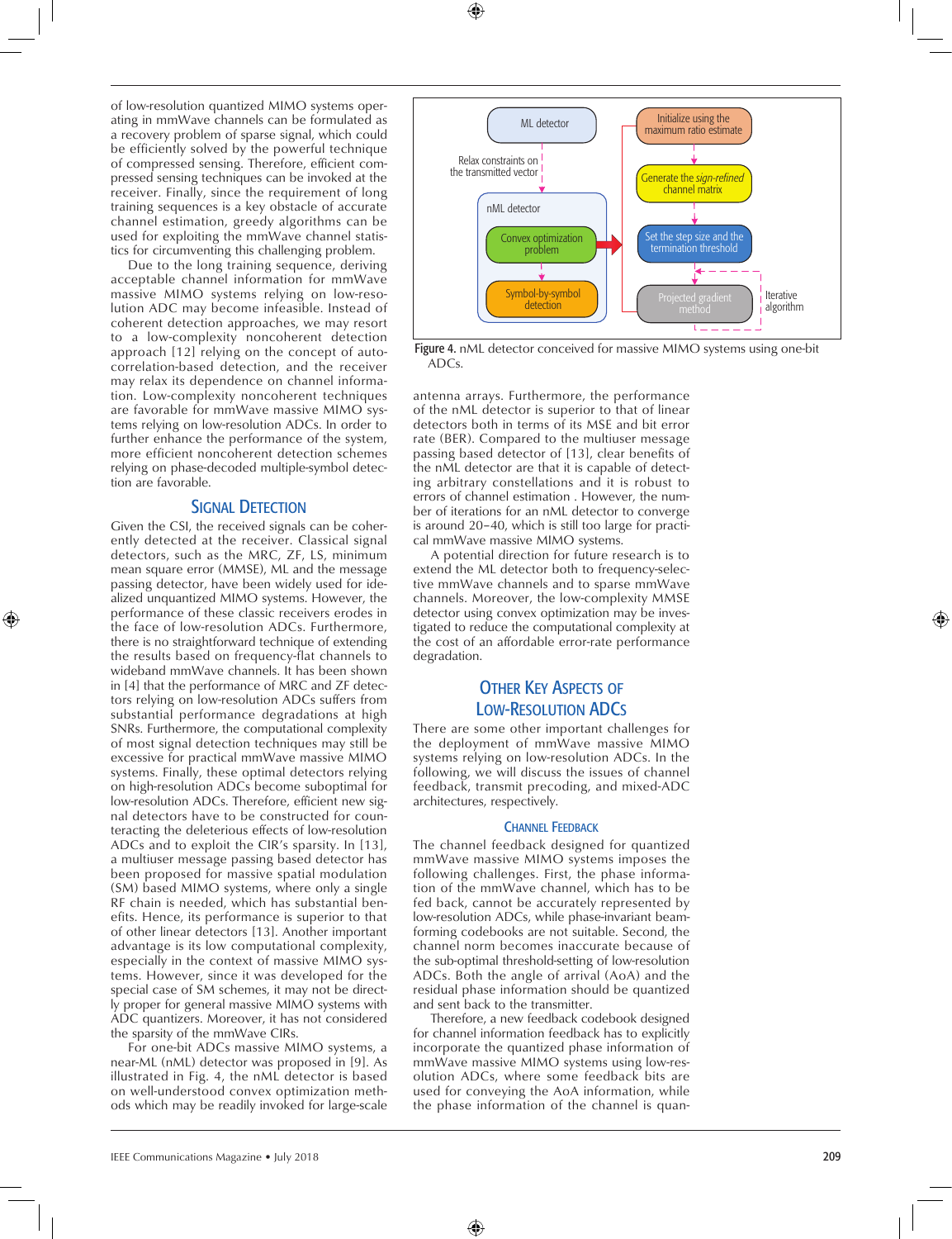

Figure 5. The mixed-ADC architecture. a) Channel estimation using high-resolution ADCs: at different time slots, *Nh* high-resolution ADCs are connected to different groups of *Nh* receive antennas. The good-quality CSI of all antennas can be derived in a round-robin manner. b) Signal detection using high- and low-resolution ADCs: *Nh* antennas are connected with *Nh* high-resolution ADCs, the rest of antennas are employed with *Nr* – *Nh* low-resolution ADCs. The AGC and VGA components are omitted here for simplification.

tized by using the remaining bits. Moreover, the feedback delay and the channel errors imposed on it constitute key considerations in finite-rate feedback aided systems. The channel impulse response feedback scheme (including the codebook design) exploiting the sparse property of mmWave channels is a promising topic for future work. Additionally, joint channel estimation and feedback schemes should be considered, where the quantized output of ADCs decide the codebook index.

#### Transmit Precoding

With the aid of having an estimation of the CSI to be encountered during the next transmission, a substantial performance improvement can be provided for realistic quantized MIMO systems by employing transmit precoding. The transmit precoding design of realistic quantized MIMO systems requires that the phase information of the channel matrix is quantized, while the amplitude of each matrix element is fixed [4].

The related research attempted to tackle this challenge. As discussed in [2], low-complexity transmit precoding relying on channel inversion is capable of approaching the capacity, if the MIMO channel matrix has a low condition number and full row-rank. However, this assumption has a finite applicability for the highly correlated mmWave channels of small cells, since it becomes a challenge to distinguish the signal transmitted to the different users. Hence, the optimal design of the transmit precoding matrix for mmWave channels is scenario-dependent. Continued effort is needed for developing an efficient transmit precoding scheme for mmWave massive MIMO systems with ADC quantizers, especially for multiuser scenarios.

#### **MIXED-ADC RESOLUTION**

Due to the aforementioned concerns of coarse quantization, much research has focused on the mixed-ADC massive MIMO system concept [11, 14]. By using a few high-resolution ADCs, the mixed-ADC architecture (Fig. 5) is expected to

become inherently immune to the capacity loss, to the huge overhead of channel estimation, and to the error floor of symbol detection. The quantization noise of channel estimation is reduced with the employment of high-resolution ADCs. Furthermore, the pilot overhead may also be reduced. Therefore, the channel of all antennas can be accurately estimated with the assistance of high-resolution ADCs. In the following signal detection process, the high-resolution and low-resolution ADCs are connected to different receive antennas.

Given its compelling benefits, an efficient signal detector using this mixed-ADC receiver architecture should be developed for reducing the computational complexity imposed. Additionally, the optimal ADC assignment scheme associated with specific SNRs remains an open research problem. For example, low-resolution ADCs become less beneficial at high SNRs. A natural question is in terms of energy efficiency, i.e., how many high-resolution ADCs should be used at low, medium and high SNRs, respectively? Finally, the performance analysis and signal detector design of mixed-ADC based massive MIMO systems communicating over wideband frequency-selective mmWave fading channels require further research efforts.

### **CONCLUSIONS**

Low-resolution ADCs exhibit some compelling benefits in terms of their reduced hardware cost and power consumption in 5G mmWave massive MIMO systems. However, the direct extension of information-theoretical analysis is unavailable of low-resolution ADCs. In this article we detailed the challenges of realizing mmWave massive MIMO systems relying on low-resolution ADCs. More specifically, we surveyed the relevant challenges of the quantized mmWave massive MIMO system model. Second, we discussed a variety of key physical-layer signal processing techniques, which are capable of enhancing the performance of mmWave massive MIMO systems relying on low-resolution ADCs. Finally, since THz frequencies exhibit similar channel characteris